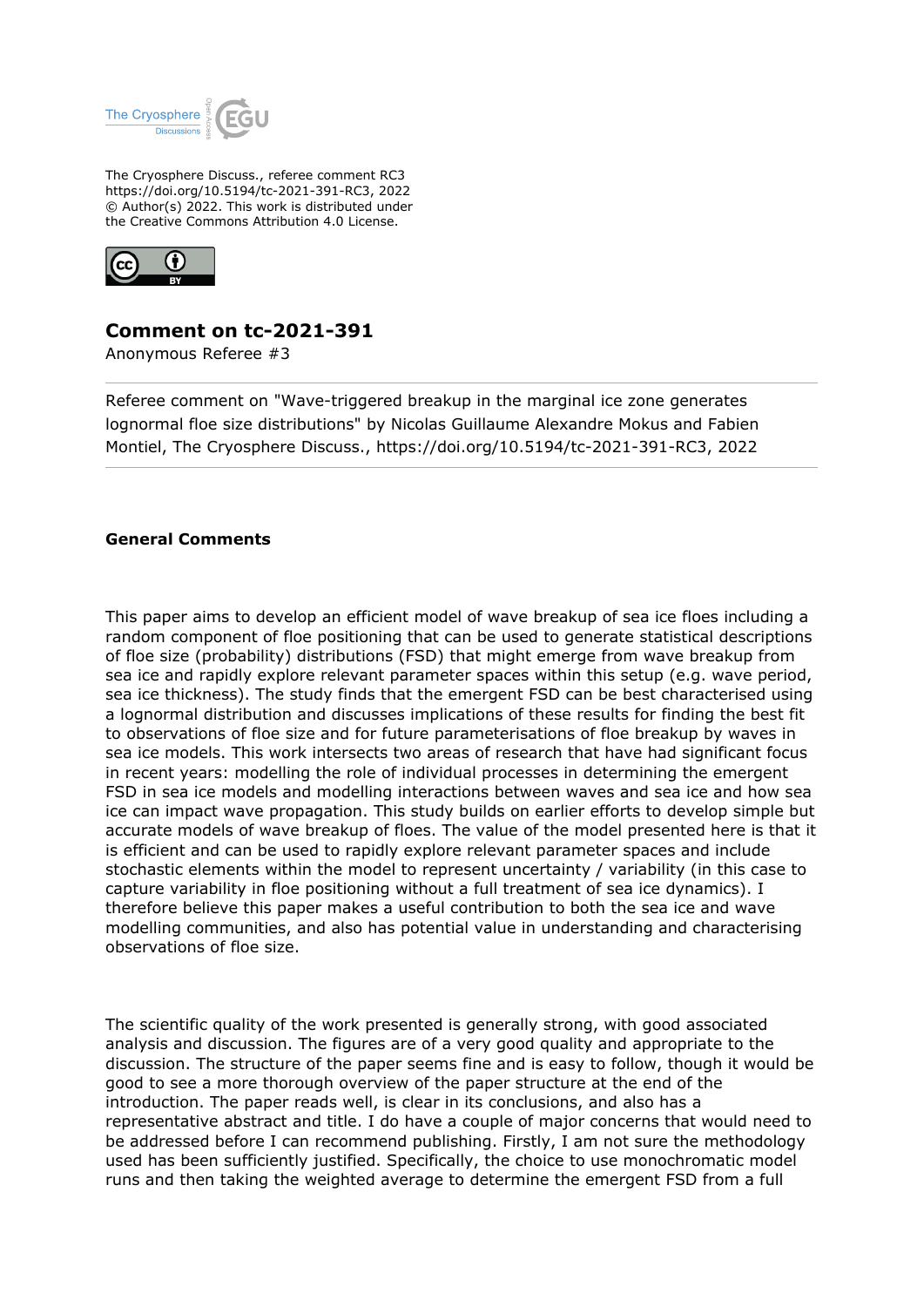wave spectrum is not properly justified / supported as a reasonable approximation. In addition, the study repeatedly refers to whether observations of the FSD should be fitted to a power law. Whilst this is an important discussion, I find the paper focuses too much on this point and insufficiently on other impacts / conclusions of the findings presented. Full details of these concerns are provided in the specific comments.

Overall, I believe that this paper is within the scope of The Cryosphere and, provided the above concerns can be adequately addressed, merits publishing.

#### **Specific Comments**

- General point: A key conclusion from this study is that the FSD that emerges from this model of wave breakup of sea ice is a lognormal distribution. The study uses this result to backup conclusions from other studies such as Stern et al. (2018) that other possible fits should be tested against observations of floe size, not just a power law. These conclusions are justified on the basis of the evidence presented. However, throughout the manuscript the authors question the validity of power law fits to FSD data. Whilst this is a reasonable and justified question to ask and one several previous papers have discussed as noted in the manuscript, I find this point is too frequently made within the manuscript, at the expense of other important results that emerge from this study, given this study does not appear to present any new evidence to suggest that a power law does not produce a valid fit to observed FSDs (as opposed to new evidence to support the testing of alternative fits to observations, which the study does present, as noted above). Even in regions of high wave activity, observed FSDs are not necessarily solely a result of wave breakup. Even if they are, there are physical features that may determine the FSD not considered within the model used here (e.g. variable ice thickness, existing weaknesses in the sea ice, fractures that are not perpendicular to the direction of wave propagation). The emergence of a lognormal distribution from this model does not necessarily tell us anything about the validity of a power law fit to observations of floe size unless this model can be validated using observations of an FSD under wave control, which has not been presented in this study.
- P2 L28-29: 'The individual description of these, floating pieces of sea ice is not possible.' What do you mean by this comment? Individual pieces of ice cannot presently be simulated in continuum models, but they can in discrete element models of sea ice.
- P3 L65-68: You should also describe / discuss the most recent study from Horvat and Roach (2022) that introduced a machine-learning-derived parameterization of wave breakup of floes that can be used within the prognostic model.
- P2 L57 P3 L81: In this section you have described existing treatments of wave breakup of floes within sea ice models but there are other approaches that you have not described e.g. both Bateson et al. (2020) and Boutin et al. (2021) include treatments of wave breakup of sea ice within FSD models. It would be helpful to either briefly discuss these treatments or at least highlight that your discussion is not exhaustive.
- P3 L80-81: 'Nevertheless, the model sensitivity analysis conducted by Zhang et al. (2016) revealed compelling improvement on ice extent simulation when considering their FSD formulation.' What were the improvements? This statement is vague and should be clarified.
- P4 L97-105: It would be helpful to describe the overall structure of the paper at the end of the introduction i.e. describe how the paper proceeds, section by section.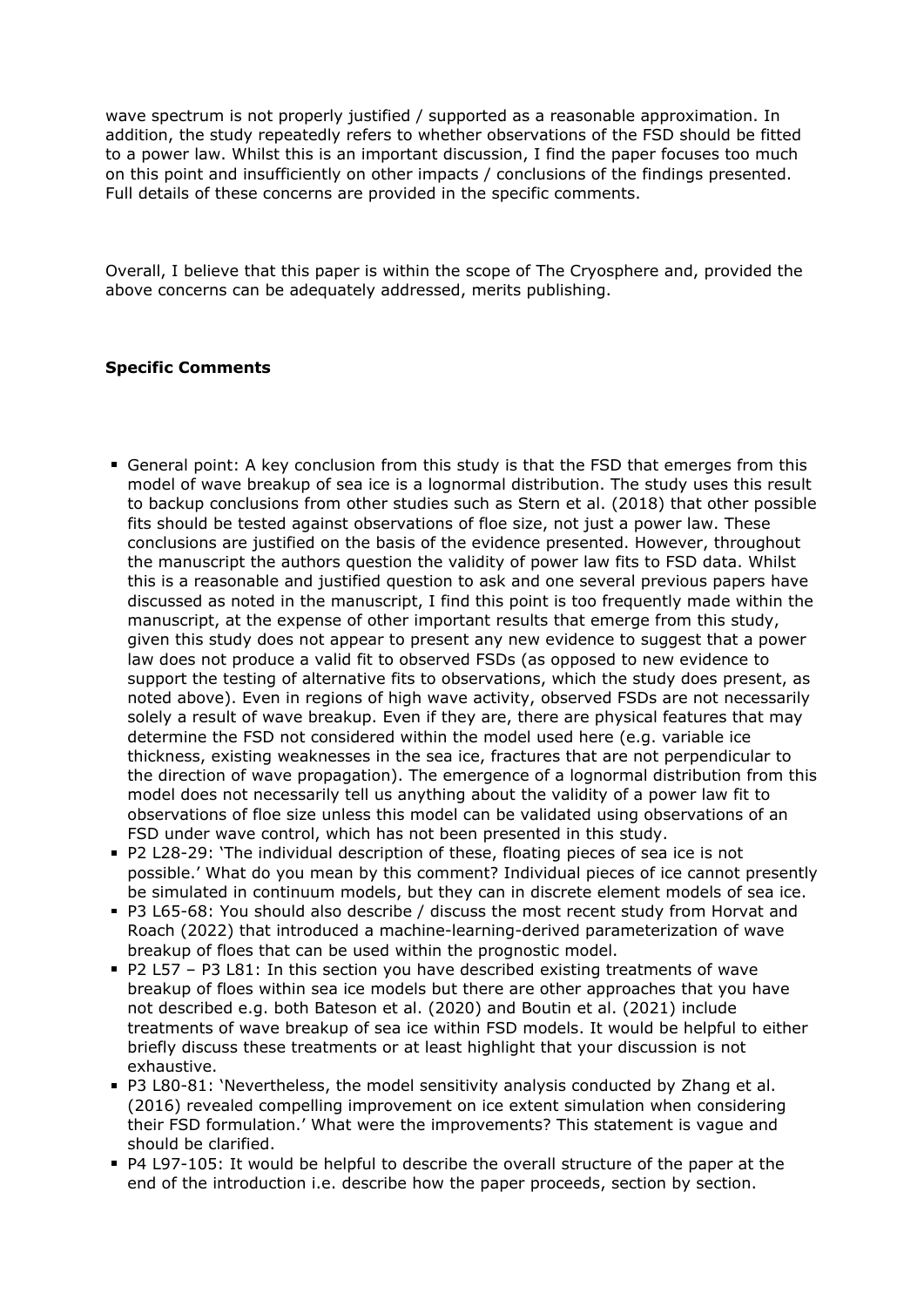- P8 L202-203: Why did you decide to use a fixed sea ice thickness in your simulations? Do you anticipate that a lognormal distribution would still emerge if the sea ice thickness was variable in a single evaluation of the model?
- $P8$  L205-206: 'A sensitivity analysis (not shown here) proved Nv = 2 to be adequate in terms of convergence.' Please provide more details on this. How are you assessing adequate convergence here?
- Section 4: In this section you provide a physical explanation / interpretation of the results presented in Fig. 4 but not Fig. 3. It would be good to see more discussion of the results in Fig. 3; in particular, can you explain the different trends in the variability / dispersion of floe size shown in panels (c) and (d) in Fig. 3?
- Figure 3: Why did you decide to use the median floe size to characterise the average floe size (rather than, for example, a linear-weighted mean)? An explanation in the text somewhere would be useful.
- Figure 3: Do you have any explanation for the oscillatory behaviour in panel (d) for the two shorter wave periods when the ice thickness exceeds 1.5 m?
- P13 L295-297: 'To estimate the effect of a developed sea on the FSD fL, we take the weighted average of distributions resulting from monochromatic model runs,'. This appears to be a significant model assumption to only consider single amplitudefrequency pairs at once rather than the full wave spectrum since it ignores possible interactions between the different pairs in fracturing the sea ice. What is the justification for this model approach? There needs to be some evidence presented (e.g. test cases evaluating the model using full polychromatic forcing) to show that the error resulting from this approximation is not large enough to impact the conclusions.
- P13 L300: Can you comment on the sensitivity of your results to the choice of spectrum?
- P14 L310: What is the reason for drawing a single FSD f<sub>l</sub> at random rather than including all 50 realisations?
- Section 5.3: As it currently exists, I am not sure this section is adding much insight to the manuscript and it could be removed without detracting from the paper. All this section demonstrates is that the average floe size increases moving away from the ice edge, a behaviour several previous observational and modelling studies have identified. What might make this section more insightful would be if the results could be used to generate a mathematical description of how the emergent FSD changes with distance from the ice edge or plots to show how the parameters of the lognormal fit change with distance from the ice edge.
- P16 L364-365: 'For simplicity, even though we did conduct multivariate simulations, we focus here'. Why mention this if you are not going to discuss the results? It would be beneficial to discuss some of these results - since in the results you present much of the parameter space is unexplored leaving open the potential for different behaviour elsewhere in the parameter space.
- P17 L382-384: 'As the peak propagating wavelength is proportional to the significant wave height, this non-monotonic evolution does not support wave properties alone govern the dominant floe size,'. Can you provide a more precise explanation of why this happens? Given the simplified model treatment used, it should be possible to explain how this behaviour emerges.
- Section 6: It would be good to see more focus in the discussion / conclusions on what needs to be done to validate this model using observations of floe size i.e. what are the key emergent features of the FSD produced by this model that could potentially be identified in observations (not just the general lognormal shape, but how the distribution evolves with changes to key parameters such as the distance from the ice edge).
- P21 L446-447: 'These results aim at being a step towards the parametrisation of wave action in FSD-evolving models.' Working towards this parametrisation seems to be a key result of this study and merits more than a single line in the discussion / conclusion section. What more needs to be done to develop this parameterisation? How will this parameterisation compare to the alternative scheme developed by Horvat and Roach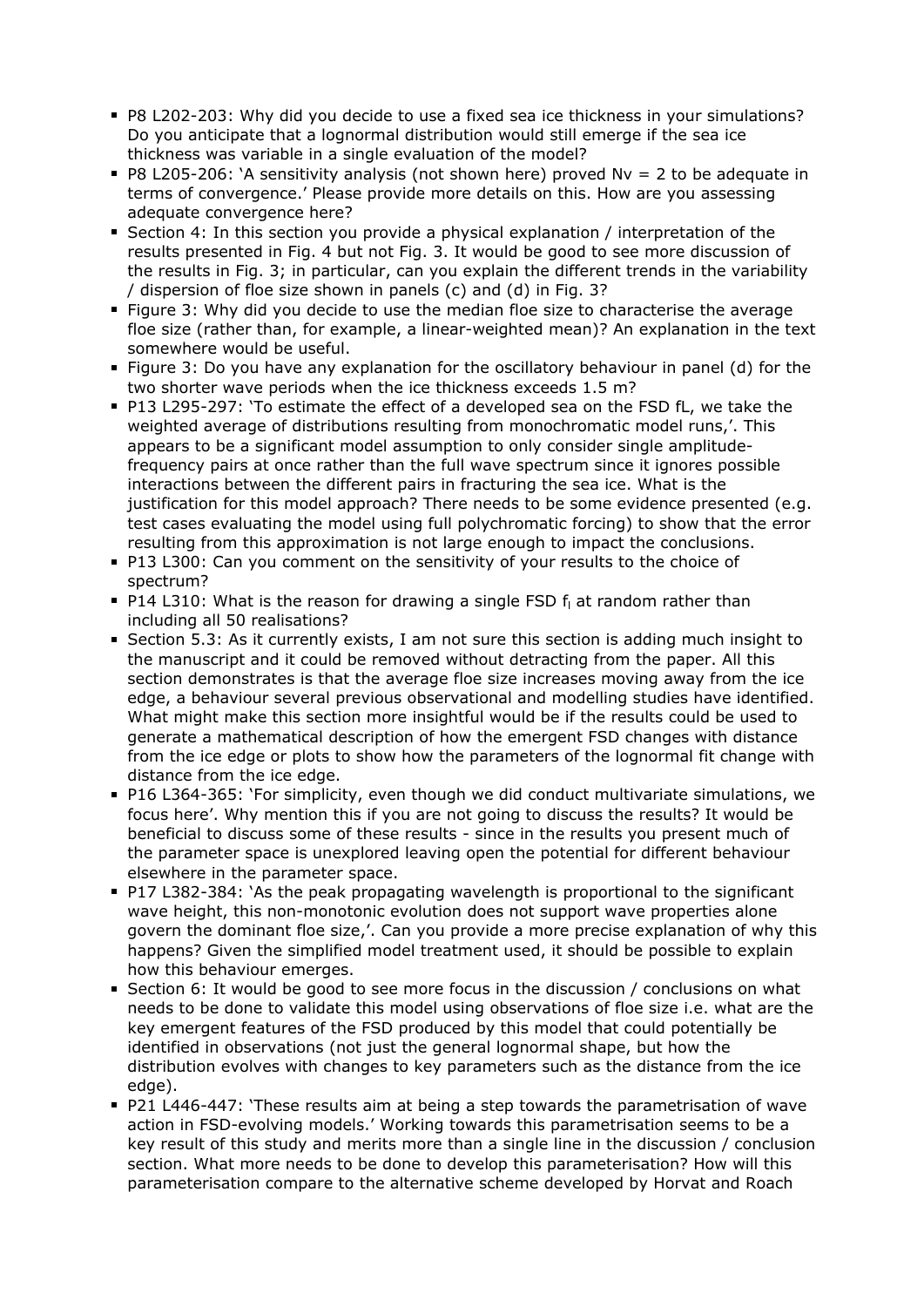(2022)?

## **Technical Corrections**

- P2 L30-31: 'In particular, fragmentation caused by ocean waves makes the floes more sensitive to melt'. Maybe change 'In particular' to 'Of particular interest here' or something similar, since there exists other mechanisms of ice fragmentation that can drive the same feedback.
- P2 L36-37: Most studies listed fit the observed FSD to a simple power law (or combination of the two). I am not sure it is correct to describe these as Pareto distributions (see e.g. Herman, 2010).
- P2 L37-38: 'However, a variety of processes such as failure from wind or internal stress, lateral melting or growth, ridging, rafting or welding, are susceptible to alter the FSD.' Can you provide references for these processes having been observed to influence the FSD?
- P2 L48-49: 'evaluate the impact of its introduction on other quantities such as ice thickness or concentration (Roach et al., 2018)'. There are other studies you should consider referencing here e.g. Bateson et al., 2020; Boutin et al. 2021.
- P3 L92: 'ensuing'. Should this be ensuring?
- P4 L96: Reference is incorrect. Boutin et al. (2020b) should be Boutin et al. (2021).
- P9 L243-244: 'Hence, the number of floes at most doubles, if all the floes break in a single simulation.' If my understanding is correct, single iteration would be a clearer choice here rather than single simulation.
- P18 L394-395: 'The prevalence of smaller floes, however, tends to build up slightly.' Phrasing here is awkward.
- P19 L399: 'shows' / 'points out' rather than 'point out'.

### **References**

Bateson, A. W., Feltham, D. L., Schröder, D., Hosekova, L., Ridley, J. K. and Aksenov, Y.: Impact of sea ice floe size distribution on seasonal fragmentation and melt of Arctic sea ice, Cryosphere, 14, 403–428, doi:10.5194/tc-14-403-2020, 2020.

Boutin, G., Williams, T., Rampal, P., Olason, E., and Lique, C.: Wave–sea-ice interactions in a brittle rheological framework, The Cryosphere, 15, 431–457, https://doi.org/10.5194/tc-15-431-2021, 2021.